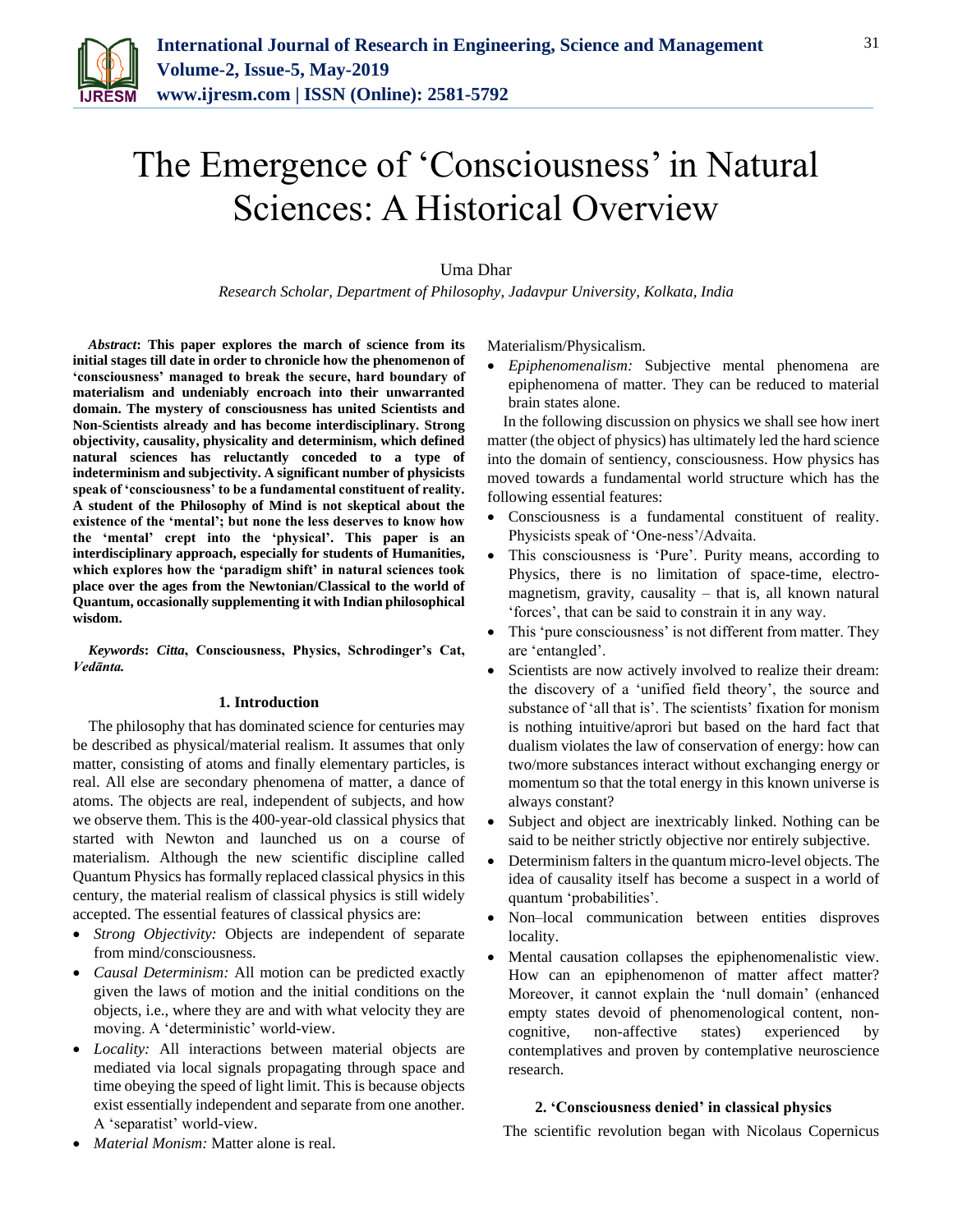

(1473-1543). The Copernican Revolution is the first major paradigm shift from the Ptolemaic geocentric model of heaven (earth stationary at the center) to the heliocentric model (Sun at the center of solar system). The completion of the revolution is attributed to Isaac Newton (1643-1727) in around 1687. Newton's Laws of Motion which led to classical Mechanics and Newton's Universal Law of Gravitation are the two successful and comprehensive physical theories that he detailed. Newton's Laws of Motion which led to classical Mechanics and Newton's Universal Law of Gravitation are the two successful and comprehensive physical theories that he detailed. The laws of motion of Newton triggered the industrial revolution. His law of gravitation says that there is an attractive force between any two objects that have mass. He developed a new Math – Calculus and his mechanics could understand all from pendulums to planets.

Newtonian or 'classical physics' appeared to have solved the mysteries of the universe by the end of the 19th C. The Newtonian world view was totally mechanistic based on reductionism, determinism and materialism. He discovered (i) The Law of inertia, (ii)  $Force/F = Mass$  times Acceleration/MA (iii) For every action there is an equal and opposite reaction.

He proposed a universe where small solid masses (hard little balls of atoms) were in motion and absolute space and time existed as its independent aspects. Absolute linear time exists independently of any observer and progresses at a consistent pace throughout the universe. Much of our daily lives still run on Newtonian mechanics. We experience our bodies in a mechanical and solid way and in linear time.

The next important wave in Physics was introduced by Michael Faraday (1791-1867), who with his "field theory" of electromagnetism unified Electricity and Magnetism. 'Field' was defined as a condition in space. It is a 'physical reality' that occupies space and eliminates vacuum. When a particle is placed in a 'field', the particle 'feels' a force. An electromagnetic field (EMF) is a physical field produced by electrically charged objects and that includes our brain, our physical body and all animate and inanimate units in various degrees. In the past electric and magnetic fields were thought to produce two different types of fields. But Faraday observed that magnetic fields could induce electric currents and it was realized that electric and magnetic fields are better thought of as two parts of a greater whole – the electromagnetic field. Studying the behavior of electricity and magnetism and unifying the two phenomena into a single theory of electromagnetism was finally confirmed by James Clark Maxwell by the "Maxwell's Equation". J C Maxwell (1831- 1879), a mathematical physicist, during this time left his mark on history by formulating the classical theory of 'electromagnetic radiation'. This theory brought together for the first time electricity, magnetism as well as light as manifestations of the same phenomenon. Maxwell's equation for electromagnetism have been called the 'Second great unification in physics".

Philosophical Assessment: It seems to be an empirical proof of the existence of prāṇamaya koṣa, as mentioned in the Yoga scriptures, which is said to exist around our gross physical bodies (annamaya koṣa). Thus with the 'field theory' humanity moved out of the world of discrete, solid and separate individual units into a world of 'interconnectedness', a world where every unit (animate/inanimate) is fused into the being of every other unit, a world of dynamic energy fields. The separate and individualistic identity was shaken. This was a starting of a scientific framework within which we could begin explain our ability to affect each other from a distance, the instant 'likes' or 'dislikes' when we meet a stranger, the 'good or bad vibes' about a situation, our 'gut feeling' or extra sensory perception.

## **3. Albert Einstein**

The stage was now set for the world's finest physicist to enter: Albert Einstein (14th March 1879-18th April, 1955). A theoretical physicist and philosopher of science, he is best known in popular culture for his mass energy equivalence  $(E =$ mc2) which has been dubbed "world's most famous equation". He is therefore the one who scientifically united 'energy' and 'mass' and proved their equivalence.

Einstein's pursuit began when he found that laws of Newtonian /classical mechanics were no longer enough to reconcile with the laws of electromagnetic field. Classical mechanics describes the motion of macroscopic objects (projectiles, machinery, space craft, planets, stars, galaxies). But they only provide accurate results as long as the domain of study is restricted to large objects and the speeds involved do not approach the speed of light. In 1905, in the paper "On the Electrodynamics of Moving Bodies" Einstein proposed the special theory of relativity, STR, as an explanation to the inconsistency of Newtonian mechanics with Maxwell's equations of electromagnetism and the inability to discover Earth's motion through luminiferous ether. It explained how two observers moving relative to one another at constant speed would view the world. For e.g. if X and Y astronauts are moving in different spaceships and want to compare their observations, all that matters is how fast  $X$  and  $Y$  are moving with respect to each other. Special relativity includes only the 'special' case where motion is uniform (i.e. travelling in a straight line at a constant speed). But as soon as one curves or accelerates or does anything that changes the nature of the motion in any way, special relativity ceases to apply. That is where Einstein's General Relativity comes in, because it can explain the general case for any sort of motion.

Special relativity implies a wide range of consequences, which have been experimentally verified, like lengthcontraction, time-dilation, relativistic-mass, mass-energy equivalence, and relativity of simultaneity. It has replaced the conventional notion of an absolute universal time with the notion of a time that is dependent on reference frame and spatial position. Rather than an invariant time interval between two events, there is an invariant space-time interval. Combined with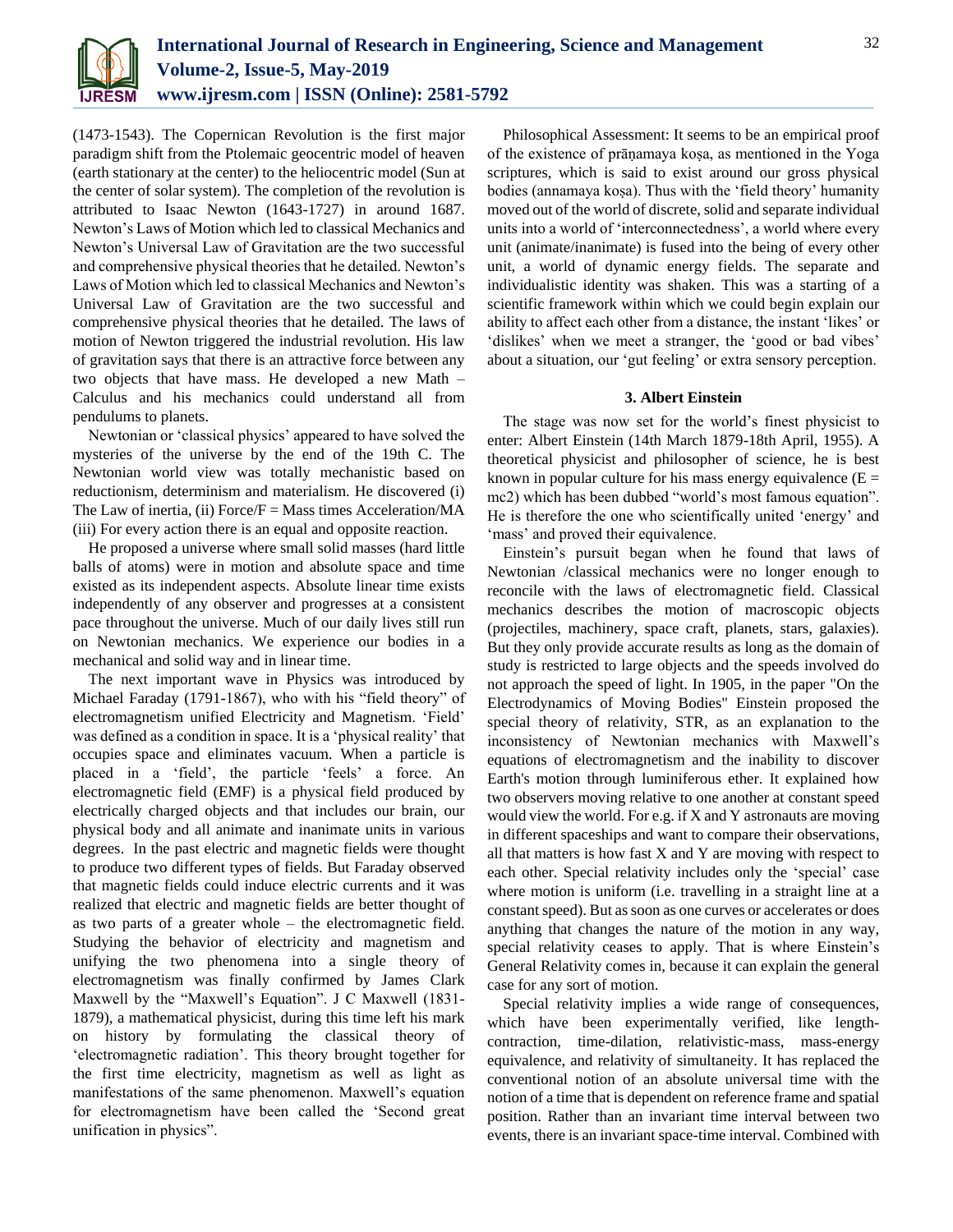

other laws of physics, the two postulates of special relativity predict the equivalence of mass and energy, as expressed in the  $E = mc^2$ , where c is the speed of light in vacuum. The Newtonian notion was that space is something which separates objects; time is that which separates events. They are absolute. That is for every individual or observer in the universe, space and time have the same meaning. If an earthling measured a scale to be 1 meter an alien in a distant galaxy would also measure it to be 1 meter. The same applied to time. With STR the scenario changed dramatically.

STR proved space and time to be relative; not absolute. Here's how - There is a passenger A in a moving train and a stationary man B. Let us suppose that two bolts of lightning, X and Y, struck at 2 different points on the train track and we want to determine if they both struck at the same time. For the sake of convenience also assume that the bystander B was standing exactly at the middle point of these two lightning. Because B was in the midpoint, both lightning X and Y have identical distances to travel; hence both will reach his eyes at the same time. He will then conclude that the lightning X and Y were simultaneous. But the passenger A is moving towards one beam and away from the other. Therefore, the beam Y coming from ahead will reach A first as it has less distance to travel. So A will conclude that Y occurred prior to X. Both will be correct. This would be a case for relativity in simultaneity.

Again let us suppose there are 2 persons, He and She. Both have a five-inch scale, 2 identical and synchronized clocks, and a flash light. She travels past at some constant speed while He is stationary. As She passes by, He measures the length of Her scale and finds that it is shorter than his own. This is 'space contraction'. They had also arranged that She would flash the torch leaving an interval of 1 second. Now when He sees the flash he finds that according to his clock it is more than 1 second. Obviously her clock was running slow. This is 'time dilation'. When He and She meet again, She argued that her scale had remained 5 inches throughout and that her clock had not slowed down. Relativity theory says both are correct.

In his General Theory of Relativity Einstein proved that the same is true of 'gravity'. The paths followed by moving bodies appear to be the result of gravitational forces, but in actuality they are dictated by the curvature of the space-time surface along which the bodies are moving. So under General Relativity we no longer say, for example, that a planet orbits round the sun because the sun from a distance exerts a gravitational force on it. Instead we say that the presence of the Sun's gravitational field causes the space-time in its vicinity to be curved. The motion of the planet is then determined by the shape of this curved space-time surface.

Precisely Einstein proved that space-time, matter and gravitation are inextricably linked. Newtown's classical mechanics held space and time existed independently of matter. If all material bodies of the universe are removed, space and time would remain behind as a kind of canvas for remanifestation of matter. But Einstein wrote, "On the basis of General Theory of Relativity space…………… has no separate existence. The gravitational field produced by matter defines the very structure of space-time. Without matter, there is no gravitational field, without gravitational field, there is no spacetime. If all matter is removed from the Universe, what is left behind is not empty space but 'absolutely nothing'."

Philosophical Assessment: The philosophical significance of such a state of affairs is marvelous. It is important to note here that all the above mentioned effects are real and confirmed in laboratory experiments. They are now accepted as the physicists' understanding of how the universe is constituted. None of the observations can be termed illusory or misapprehension or an invalid cognition (bhrama pratyakşa). Neither can it be said that they are many appearances and reality is something over and above all these varied appearances. They are all real. So what can one say regarding the real nature of space and time based on these observations and calculations? The physicists' remarks about this sound not much different from that of philosophers. Einstein concluded, "Space and time are free creations of the human intelligence, tools of thought. Persons had to be introduced for the formation of an objective concept of time." Again he says, "People like us who believe in Physics know that the distinction between past, present and future is only a stubbornly persisting illusion." A philosopher, especially of the Vedanta tradition, would find the definite world of Physics fizzling out into dimensions of a magical and indefinite conjuring, Māyā.

#### **4. The wave-particle conundrum**

The next discovery of Einstein for which he received the Nobel was the discovery of the law of photoelectric effect. Photoelectric effect is the observation that many metals emit electrons when light shines upon them. Light was considered to be a wave till then. But experiments showed that among frequency, wavelength and amplitude – the three qualities of a wave phenomenon – it is only a 'threshold frequency' that led to the photoelectric effect and not the remaining two. Amplitude and wavelength did not matter in the case of a dim light leading to a photoelectric effect. To make sense of the fact that light can eject electrons even if its intensity in low, Einstein proposed that a beam of light is not a wave propagating through space – but a collection of discrete energy packets / photons each with an energy denoted as hf. A similar conceptual problem known as the 'ultraviolet catastrophe' was also being scrutinized by another historical physicist, Max Planck.

According to classical physics, electromagnetic waves have a spectrum that ranges from radio waves, microwaves, infrared, visible light, ultraviolet, X-rays and gamma rays. Waves are characterized by frequency, wavelength and amplitude and are supposed to be continuous. Max Planck, who collaborated with Einstein's theory offered a bold conceptual leap and said that a vibrating molecule will either loose or gain electrons, that is either emit or absorb energy (radiation), only in specific discontinuous little chunks, which he called 'quanta' of energy.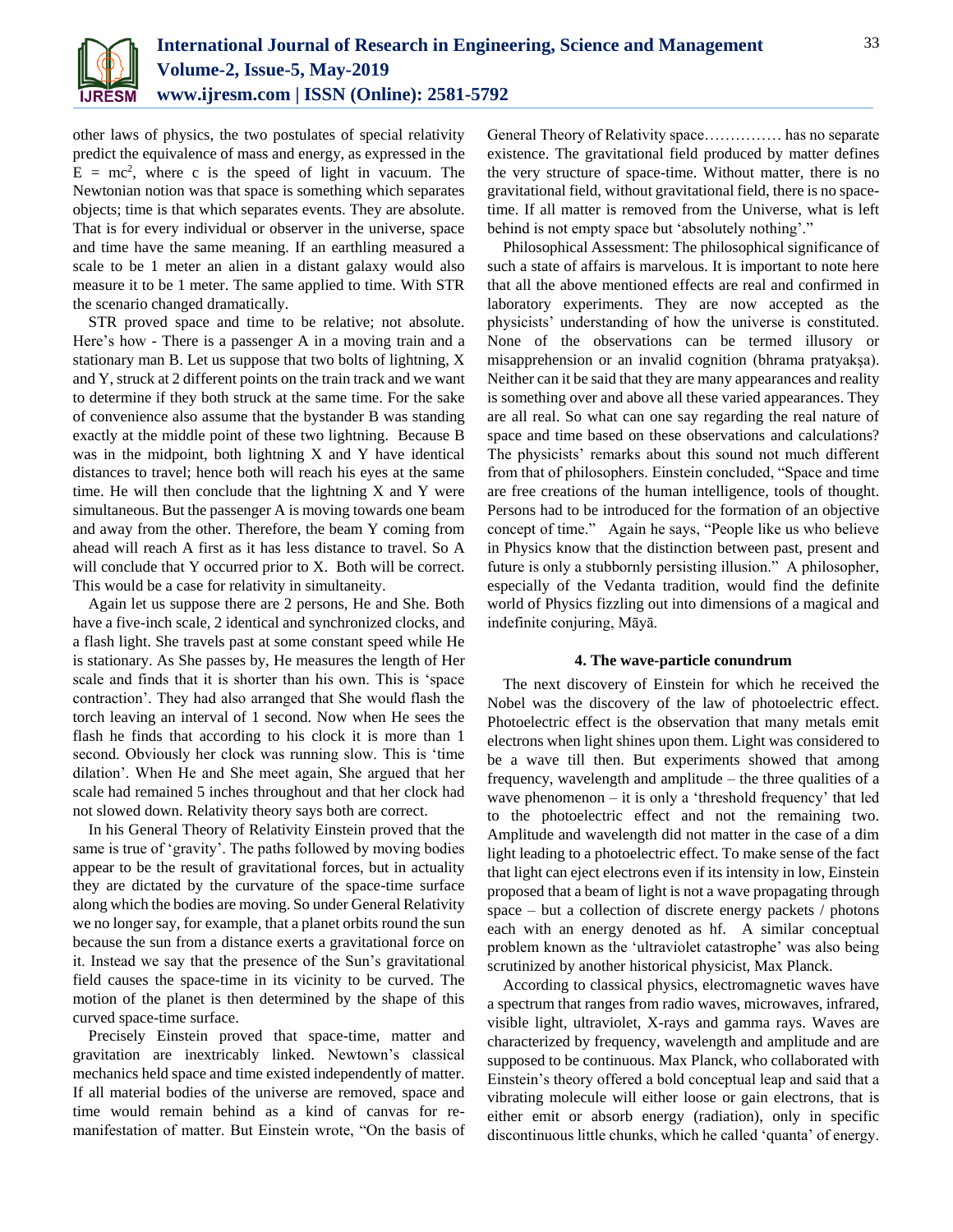

If electromagnetic radiation were a wave, it would flow like a steady and uninterrupted stream of oil; but if it were made of particles then it would eject particles intermittently. For example, if we try to pour water from a vessel it will flow smoothly; however, if we try to pour grains of rice we shall see some grains shooting off randomly. This was exactly what was discovered with regard to the nature of light. This was a landmark discovery because it proved the particle nature of electrons and photons in addition to the already established continuous wave nature of subatomic entities. It also proved that the energy of a photon is proportional to its frequency:  $E \propto$ f. This is the discovery which led to its inevitable corollary 'the wave-particle dualism' of photons and microscopic matter, electrons.

According to Max Planck (1858-1947), the originator of Quantum Theory, a photon, which is a quantum of light and all other forms of electromagnetic radiation, is simplified first into energy and then finally into action. Every photon of light is an identical unit of action. 'Planck's constant' denoted by 'h' is accepted as the unit of action. While energy is denoted as 'erg', action is denoted as 'erg/sec'. The difference between Energy and Action may be understood in terms of potentiality and actuality, static and kinetic energy. An energy state can be condensed/low (ground state) or exited depending on whether the atom is absorbing or releasing energy.

Philosophical Assessment: How can something exhibit two contradictory characteristics like wave-ness and particle-ness, considering the fact that they have entirely opposite ways of behavior? This aspect has been discussed in depth within the framework of Śaiva Tantra philosophy as the Śiva and Śakti aspects of Parasaṃbit, the Ultimate. While Śiva is described as the localized particle nature, Śakti is described as the surrounding 'field' of active – kinetic energy. In other words, they are representatives of the two kinds of energy: static and kinetic.

## **5. The birth of quantum physics**

The discovery of the wave-particle dualism and quantum jump associated with photoelectric and ultraviolet effects are directly related to the birth of Quantum Physics. Quantum Physics is the child of the 20th century and its journey started in the 1900s. As discussed earlier, it began with Max Planck. The most famous quantum physicists during this time are: Neils Bohr, Werner Heisenberg, and Erwin Schrödinger and many others.

The properties of a particle and a wave are quite different. But it was not possible to know the 'trajectory' (both position and speed) of a particle at the same time, cognition of any one was possible at one time, suppressing the other. This dilemma was known as Heisenberg's Uncertainty Principle.

When light is seen as a wave, it seems capable of being in two places at the same time forming a diffraction pattern as through a slit through an umbrella. But in a photographic film, for example, it shows up spot by spot like a beam of particles.

Therefore, it is both. L-V de Broglie whose thesis was approved by Einstein, proved not only photons, but a material object such as an electron exhibits both wave as well as particle nature. The wave nature of an electron was no ordinary wave but 'probability waves'. The mathematical formalism that consolidated this idea, discovered by E. Schrodinger and W. Heisenberg, is called Quantum Mechanics.

Probability begets 'uncertainty'. For an electron or any other quantum object we can only speak of the probability of finding the object at such and such a position or its momentum being so and so. No longer can we calculate the exact trajectory of the object based on position and velocity as Newton had proved. It is impossible to determine the position and momentum of an object simultaneously. Any effort to measure one obliterates the knowledge of the other. Moreover, even though the wave nature of an electron was proven by its diffraction effects we can never observe the wave nature. Whenever the object is observed it becomes localized as a particle. Physicist Henry Margenau says that watching electrons is like watching fireflies on a summer evening. We can see a flash here, a flash there, but we have no idea where it is between our observations of flashes. Its trajectory is indefinite. Even for a macro object like the moon, QM predicts essentially the same picture: the only difference is that the spreading of the wave packet is imperceptibly small, but non-zero, between observations. While measurement quantum objects appear at a single place like a particle. When we are not measuring it, it spreads and exists in more than one place at the same time like a wave-cloud. In order to explain the above paradox Niels Bohr introduced the notion of The Complementarity Principle. The wave-ness and particle-ness are not dualistic, not opposite polarities, but complementary. We can identify only one aspect in a given experimental set-up. These aspects refer to 'transcendent waves' and 'immanent particles'. Bohr therefore called the electron, 'wavicle'.

Philosophical Assessment: Summing up the quantum world picture we can say that the phenomenal world is not made of discrete solid atoms existing in an absolute space in linear time. Its fundamental constituents are 'fields' of probable actions interwoven into one another and existing atemporally, aspatially. Thus quantum particulars are 'wave-like' but not physical waves like water or sound. Rather, they are 'probability waves'. Probability waves do not represent probability of things, but rather probabilities of 'inter connections'. Essentially, the physicists are saying that there is no such thing as a 'thing'. What we used to call things are really 'events' (actions) or paths that might become events. Our old world of solid objects and deterministic laws of nature is now emerging into a world picture of wave like patterns of interconnections. Concepts like, 'elementary particle', 'material substance' has lost their meaning. The whole universe appears as a dynamic web of inseparable energy patterns  $-$  a web, which is a dynamic whole and always includes the observer in an essential way. Being a web, there is no such thing as a part. We are not parts of a whole – but every individual is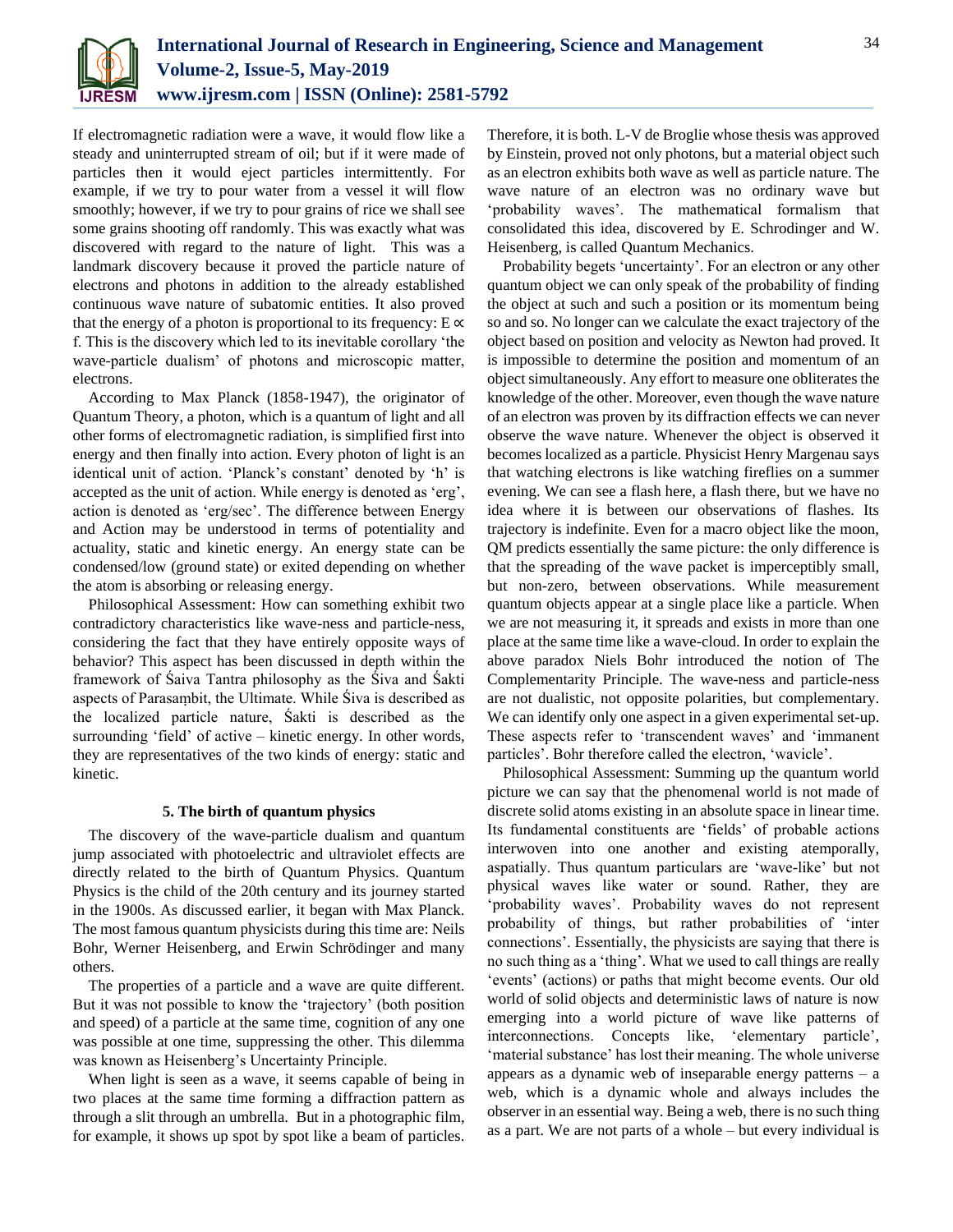

the whole.

## **6. The role of the observer**

There are two schools of thought about the significance of quantum theory for understanding the world of nature. The more prevalent school says that quantum mechanics covers only a small part of physics, namely the part with events on a local or limited scale. Most cognitive scientists and philosophers of mind today assume this to be true. The other school declares that quantum mechanics applies to all physical processes equally. The leading exponent of this view is Stephen Hawking, who is trying to create a theory of quantum cosmology with a single wave function for the whole universe. Einstein said, "It is the theory which decides what we can observe". By this he meant that our observations of the physical world are not entirely objective. Rather, what we see is to a certain extent determined by what we have decided to look for. Classical physics allowed that a physical system being measured is unaffected by the process of measurement and that the object exists in the own right, even if there is no observer. Quantum theory proposed something quite the contrary.

The problem of observation was soon taken up by Niels Bohr (1885 – 1962), who from the late 1920s was in the process of formulating his Copenhagen Interpretation of Quantum Mechanics. The cornerstone of this interpretation was the principle of complimentarity according to which in a given experiment a particle can exhibit either of two diametrically opposed qualities, but not both.

The experimental set up issued to measure the position of a particle is not the same as that used to measure its momentum. The 'two slit experiment' is a classic example of the abovementioned situation. A photon arrives at a screen in which two narrow slits 'A' and 'B' have been cut. Reasonably, the photon can pass through any one: 'A' or 'B', and not through both. If a detector is placed behind each slit, we can know through which slit the photon has passed. But according to quantum theory, the state of the photon prior to observation would be a mixture of two states: one in which it passed through A and not B, and the other in which it passed through B and not A. This is an absurd, inconceivable state, yet quantum theory cannot be more specific about the situation of the photon before it is detected. Niels Bohr and his Copenhagen colleagues stated unequivocally that this vagueness was an intrinsic property of nature.

Particles, such as electrons and photons, have no definite location and in fact do not even exist as discrete entities unless and until they are measured—they exist only as mathematical abstractions. Yet somehow these nebulous entities are measured with instruments of technology, with which they causally interact. Then these intangible quantum phenomena turn into the objectively real, elementary building blocks of the physical universe. No one yet knows how this transition from mathematical abstraction to concrete reality takes place, but in some way the observer—the person who designs and conducts experiments—plays a key role in bringing the quantum world

to life.

The famous thought experiment 'Schrödinger's cat' (1935) is based on this quantum mechanical indeterminacy. In this experiment a live cat is placed inside a closed box which contains a vial of poisonous gas, a radioactive material, a Geiger counter and a mechanical hammer. If the hammer is triggered it breaks the vial of poison and the cat dies. The hammer will trigger only if the Geiger counter detects the disintegration of one atom of the radioactive material. The radioactive atoms will disintegrate in such a way that the probability of their disintegration can be calculated according to the rules of quantum mechanics. It is assumed that after an hour the probability of one atom disintegrating is exactly 50%. This means that there is a 50% chance that the vial has broken and the cat is dead, and a 50% chance that there is no disintegration and the cat is alive. At that point of time the cat is both dead and alive. Now the observer opens the box and looks inside. There he finds that the cat is either dead or alive. But prior to the act of observation, the cat was a mixture of two states – dead and alive. We cannot even say that it is half dead; it is a mixture of fully dead and fully alive. This is the incredible state of quantum superposition. How to account for such bizarreness?

### **7. The entry of consciousness**

Physicists reluctantly admitted is the act of observation which changes the unreal pre-measurement mixture of states into a single real outcome of a measurement. So the question is what causes this reduction or jumping from unreal to real? To answer this, John Von Neumann, the American mathematician and physicist, examined the entire chain of elements involved: viz. the system being measured, the measuring device, the medium where the result in recorded and the human observer. He realized that all these elements are composed of the same physical matter, with the exception of only the last one – the observer. The human observer by virtue of his consciousness is unique. So Neumann was forced to conclude that the ultimate outcome of a quantum experiment is determined in the consciousness of the human being. The consciousness of the observer pulls out from the realm of all possibilities the one outcome that is to manifest. It is here that the decision of 'cat dead' or 'cat-alive' is made. Quantum theory tells us that the observer is the vital ingredient in any act of observation and in a sense 'creates' the observed object. Therefore, human consciousness is the site of the 'wave function collapse'. This phenomenon of collapse is due to what is known as 'quantum decoherence', which is the reduction of the physical possibilities into a single actuality seen by the observer.

The original EPR experiments however led to a situation where the incomprehensibility of quantum behavior was shown empirically to have been augmented by the genius of David Bohm (1917 – 1992). Because of the original EPR experiments, quantum experiments were then conducted on two particles, simultaneously, instead of one particle. Instead of measuring position and momentum of a single particle 'photon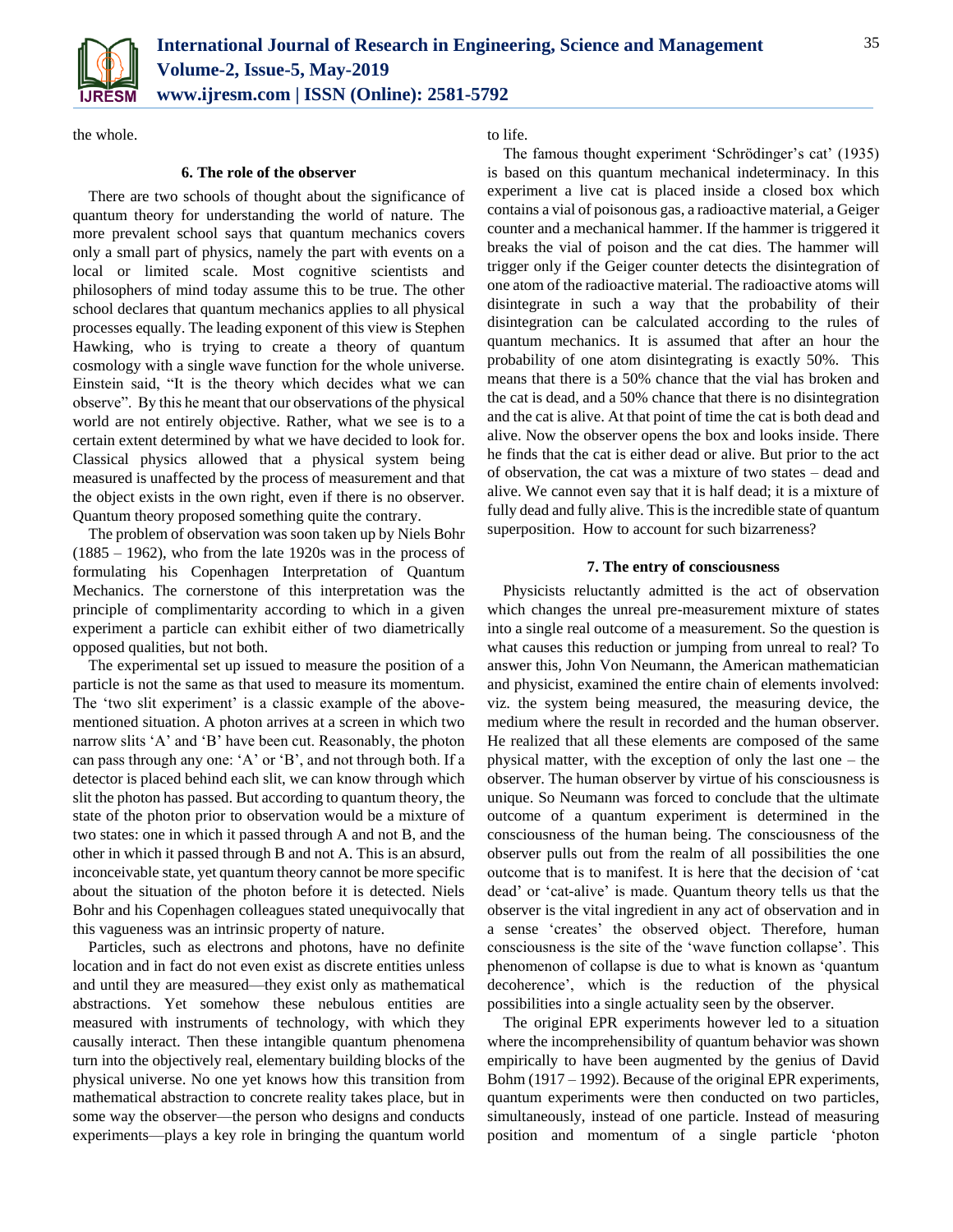

polarization' of two particles together were conducted, where a correlation of X and Y was to be determined. The correlation is positive if the polarization of X and Y matches, and negative if they do not. In the experiment X and Y were separated so much that they could not affect one another even at the speed of light, before the measurements were taken. To the astonishment of physicists, the twin particles somehow seemed to 'communicate' with each other in a totally unmediated and immediate fashion. The positive connection was instantaneous.

The implication of the above mentioned non-local connections were profound. It demonstrated unequivocally that the particles are not separate. There was no other way but to say that X somehow 'knew' instantaneously that state of 'Y'. This led David Bohm to formulate his Holographic Theory based on the 'undivided wholeness' of reality. If the particles, in essence, are one substance, then the communication between them no longer seems strange or inexplicable. There is no need even for an exchange of information between two separate objects because, in truth, one underlying substance exists everywhere.

*Philosophical Assessment:* To summarize, the observer in quantum mechanics creates reality in the following two steps. (1) By deciding what to measure. For instance, he or she can construct an experiment to measure either position or momentum, but not both. Philosophically speaking this is the point when a subject 'chooses' on exercises his 'free will'. (2) Secondly, by collapsing the wave function to select which of all the possible outcomes of an experiment will actually manifest.

The idea that consciousness/thoughts have power and energy is consistent with our metaphysical systems. That the content of our thoughts has a strong influence on what happens to us in life is also consistent with spiritual teachings, not to mention common sense. Clearly, sick people who think they will heal are likely to do much better than those who think they are doomed. The problem, according to me, lies in the fact that we tend to evaluate the teachings of Vedanta and Tantra in terms of 'religion'. But essentially they are chronicles of the most recondite science of consciousness that one can think of. It is because of this conviction that I have attempted a comparative study of science and Śaiva āgama philosophy in this project in order to understand the phenomenon of consciousness.

The problem of Non-locality can be understood in terms of Indian Yoga philosophy in this way: The citta 'A' and citta 'B' are distinct and different physical entities working in accordance with physical laws. But in sādhanā where the Yogi transcends all physical laws one by one, he reaches the point of 'unity' or Advaita where he realizes the 'one-ness' of all creation. He can then say 'Ahaṃ Bramhasmi'. He at that point transcends all physical and phenomenal wave-function to settle at that unifying fundamental 'mechanism' which connects all: that is, 'pure consciousness'. It is within this 'pure consciousness' that all the other states of consciousness – waking, dreaming and deep sleep –emerge and disappear.

The quantum phenomenon of non-locality is also proved today on human subjects. Researchers from the University of Washington have managed to non-invasively link up two persons' brains leading them to communicate without speaking. Our yogis have given ample examples of their telepathic, clairvoyant and other "psi" powers or vibhūti. Modern science proves their claims were totally scientific and at least theoretically possible. The philosophical implication of the above mentioned experimental evidence of today can only be that there exists a 'unified field of consciousness' – the nondual, Advaita – which is the noumenal support and source of the entire phenomenal matrix.

### **8. Conclusion**

Physicists have been trying to explain the paradoxes posed by Schrodinger's Cat, concept of entanglement et al by proposing that not only is the experimental apparatus subject to quantum decoherence but also the observer himself. If the brain-mind is itself an object in a non-local consciousness that encompasses all reality, then what we call objective empirical reality is within this consciousness. The one becomes many through self-reference, fragmentation into tangled hierarchies of self-iterating information. The conviction has been growing among many physicists that the brain is an interactive system with a quantum mechanical macrostructure as an important complement to the classical neuronal assembly. The classical/quantum distinction is purely functional. Its essence is one. Experienced mental states arise from the interaction of both classical and quantum states. And most importantly, the classical and quantum components of the brain-mind interact within a basic idealist framework in which consciousness is primary.

Thus matter meets mind in Physics. As Jules Henri Poincaré says, "Science is built up with facts, as a house is with stones. But a collection of facts is no more a science than a heap of stones is a house." In order to organize the facts in a meaningful way the necessity of an overarching intelligence, consciousness, seems justified. And Max Planck said, "I regard consciousness as fundamental. I regard matter as derivative from consciousness. We cannot get behind consciousness. Everything that we talk about, everything that we regard as existing, postulates consciousness."

Verily, the most arcane Tantra-Vedic literature seems to be a palimpsest of modern day science. The Ŗg Veda and the other Vedic books do not only present a logical resolution of the paradox of consciousness but also assert that knowledge is of two types, like the quantum and the classical it is superficially dual but at a deeper level it has a unity. The Vedic theory implies a complementarity by insisting that the material and the conscious are aspects of the same transcendent reality. The modern scientific tradition is like the Vedic tradition since it acknowledges contradictory or dual descriptions but seeks unifying explanations in their 'unified field theories'.